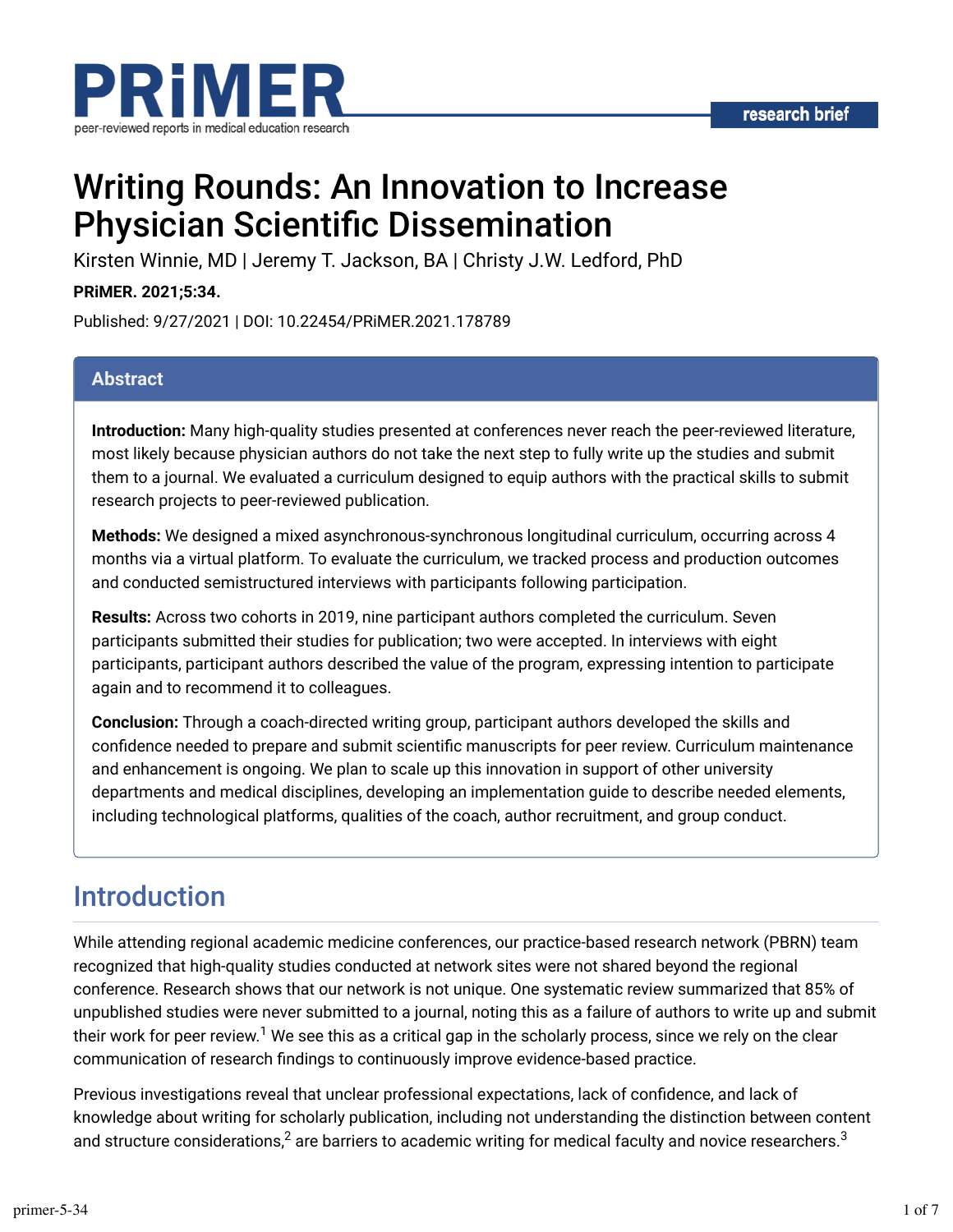Residents expressed similar concerns in a study of internal medicine residents, in which 79% of participants reported that learning medical writing was important, but only 3% reported being thoroughly taught those skills. $^4$  One interventional strategy to improve scientific writing and dissemination is academic writing groups, $^3$ particularly focused on providing peer support. 5,6

Encouraged by the success of other virtually-hosted faculty development programs, $7$  we created a virtual writing group program to serve as an educational and supportive resource to physicians across our network.

## Methods

## *Curriculum Description*

The Writing Rounds curriculum was developed iteratively, using the Six-Step Approach to Curriculum Development. $^8$  The curriculum focused on the writing and publication process for first-time authors with the overall goal to facilitate manuscript submission to a journal. Table 1 summarizes the curricular content of Writing Rounds. The mixed asynchronous-synchronous longitudinal curriculum occurred monthly across 4 months via a virtual platform.

Curriculum design was underpinned by self-determination theory (SDT), $^9$  which posits that motivation increases when the educational environment meets three needs: autonomy, competence, and relatedness. To encourage autonomy, the curriculum equipped authors to select a target journal and choose a central message for the manuscript. To develop competence, the curriculum included a written curriculum and reference guide that was delivered via group meetings led by a coach, $^{10}$  an individual with medical writing experience (author J.T.J.). To support relatedness needs, the curriculum was designed in the group format to create discussions in virtual meetings monthly with peer authors.

Specific topics for each meeting were selected by the PBRN's research director and publications coordinator in collaboration with a junior faculty member (a member of the target group). In addition to synchronous virtual meetings, authors in the group participated in asynchronous assignments in two forms: assignments for authors to complete on their own manuscript, and a review assignment of the other participants' work. Participants were provided with a workbook reviewing concepts in each topic and assignments to follow each meeting.

## *Feasibility Testing*

Feasibility testing was conducted in 2018 to determine the optimal sequencing of the curriculum and to select the virtual meeting platform. The coach scheduled four virtual group meetings that included the first author as the participant author, the research director (author C.J.W.L.), and the network clinical research manager. Each week, we tested a different virtual platform for connectivity and group functions as the research director and research manager acted as peers for the physician researcher. Each group member recorded field notes that informed curricular choices about technology use, curricular scope and sequence, and interactivity.

## *Participant Recruitment*

The PBRN leadership team recruited participant authors who had given poster or podium presentations at the research competition of the Uniformed Services Academy of Family Physicians (USAFP) annual meeting, which is attended by most of our network physicians. Participants in the USAFP research competition had been reviewed and selected by the Academy's Clinical Investigations Committee. We limited invitations to participants who presented original research (in contrast to case reports) and had not previously published a research article in the peer-reviewed literature. The second cohort consisted of participants who were not available for the pilot cohort or who had expressed interest in Writing Rounds after hearing about it from peer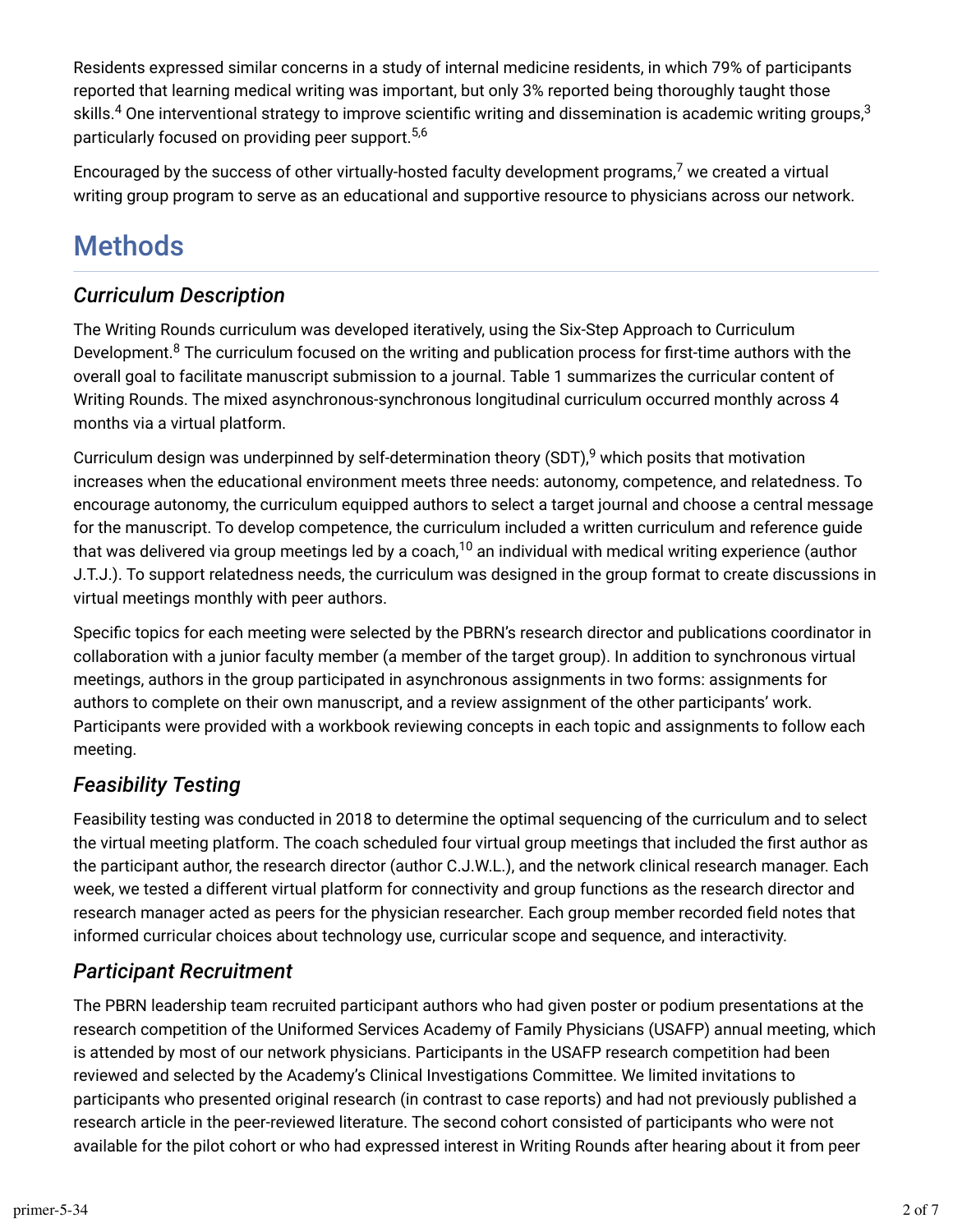physicians.

### *Evaluation Strategy*

The Uniformed Services University of the Health Sciences Institutional Review Board reviewed this multimethod evaluation and (Protocol DBS.2019.029) determined it did not meet the criteria defining research.

First, quantitatively, we tracked participant author attendance, engagement, and production. The coach monitored participant attendance and engagement throughout the rounds, ensuring that participants were completing assignments to meet objectives 1, 2, and 3. After curriculum completion, the coach contacted each participant at 3, 6, and 12 months to assess if authors had fully submitted a manuscript for peer review. We analyzed data using descriptive statistics.

Second, the lead author (K.W.), who had not participated in the groups but is known to the participants, conducted semistructured interviews after the completion of each cohort to collect qualitative feedback. The interviewer recorded detailed field notes from the interviews. We analyzed data through a directed qualitative content analysis approach, $^{11}$  specifically looking for SDT connections.

# **Results**

Of the 17 physicians invited to participate in Writing Rounds in April 2019, five participated in the spring cohort, and another four participated in the fall cohort. Table 2 presents author characteristics.

Across the sequence of the curriculum, all authors attended and engaged in the first three rounds. At Round four, in each cohort, attendance and engagement declined by one author, which indicated that not all participants accomplished objective three about practicing the skills of peer review. Table 3 presents process and outcome measures by cohort.

Of the nine total participant authors, seven (77.8%) completed successful submissions of their manuscripts to peer-reviewed publications, meeting objective five of the curriculum.

From those submissions, two manuscripts were accepted at peer-reviewed journals.

Of the nine participants, eight completed interviews about their experience. All participants indicated that they would recommend the program to a colleague and would participate again with a new project. One author shared that Writing Rounds provided "initiative and incentive to move forward."

In regard to autonomy support, authors valued their autonomy in decisions throughout the curriculum. Authors voiced appreciation of the autonomy-supportive environment, which was cultivated by the coach and prepared them to make better decisions. Although authors appreciated autonomy support, they welcomed the "accountability every month."

Authors indicated that their competence increased through the curriculum. Authors described the coach as instrumental in increasing their ability. They also valued the written workbook content, specifically identifying the benefit of seeing the submission process clearly outlined, which made submitting "less scary." Authors' increased competence made them more confident in their peer-reviewing abilities. One author shared, "I would be more critical of conclusions authors draw based on their data [now better understanding that] people may try to stretch their conclusions."

Authors also recognized the role of relatedness in their learning. One author appreciated that "by the end, there is a sense of community and teamwork." Authors specifically valued the multiinstitutional composition of the groups. One author shared that "getting an outside perspective on the research" helped frame findings. The interactivity in the group was essential to building confidence in peer-review skills. One author shared that by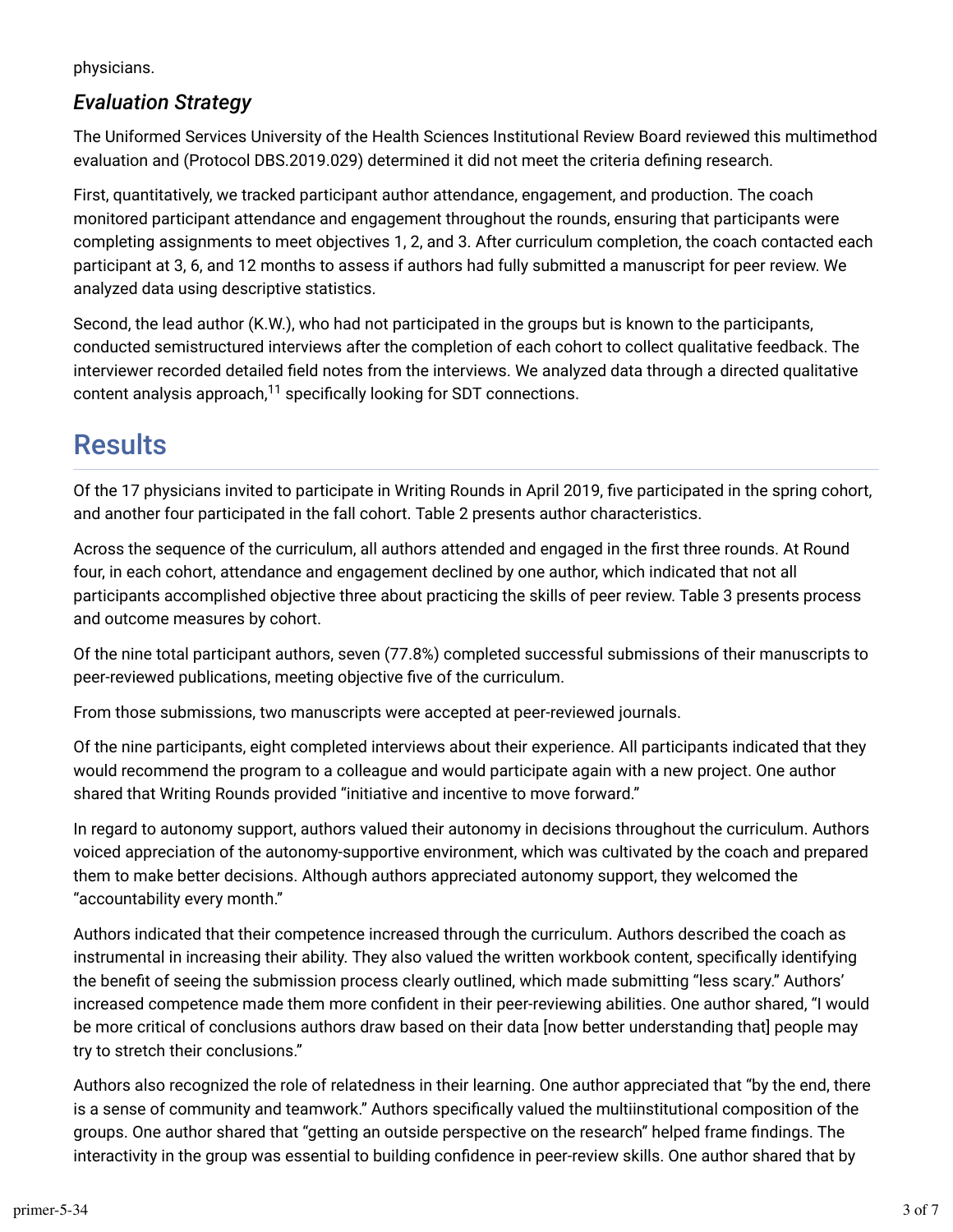## **Discussion**

Through the implementation of a coach-directed writing group, we increased the number of physician authors' submissions to peer review in our PBRN. Participant authors developed the skills and confidence needed to prepare and submit scientific manuscripts for peer review. Quantitative and qualitative evaluation suggests that the curriculum successfully applied the tenets of SDT to increase motivation to submit manuscripts for peer review.

Two innovations facilitated the success of this program: (1) the virtual environment enabled a mix of synchronous and asynchronous group efforts, and (2) the applied skills of an experienced writer as the author coach. Writing Rounds is designed for sustainable, low-resource implementation. The material costs are minimal, as we used teleconferencing software that was free for participants. Universities and networks considering implementing the curriculum will face two potential barriers: access to a suitable coach and willing participants.

We continue curriculum maintenance and enhancement as we plan for additional cohorts of authors. In response to author feedback, we are incorporating more postrounds touchpoints to increase longitudinal support and accountability. As we move forward, we seek feedback from authors about how the program can support author autonomy without feeling controlling. We have also discovered the power of this program to train physicians to be effective peer reviewers and continue to build out this part of the program. Future inquiry will also track how participation in this writing program increases engagement with the PBRN long term.

The evaluation of this curriculum is limited by its design. First, in these pilot cohorts, we use primarily descriptive methods and did not use a comparison group of physicians who did not complete the curriculum. Second, although two of our outcome measures are observational (attendance and engagement), we relied on self-report to measure submission itself.

In the increasingly virtual learning environment we are experiencing in response to COVID-19,<sup>12</sup> we expect to scale up this innovation in support of other university departments and medical disciplines. In support of this goal, we are developing an implementation guide to facilitate implementation, including technological platforms, qualities of the coach, author recruitment, and group conduct.

# Tables and Figures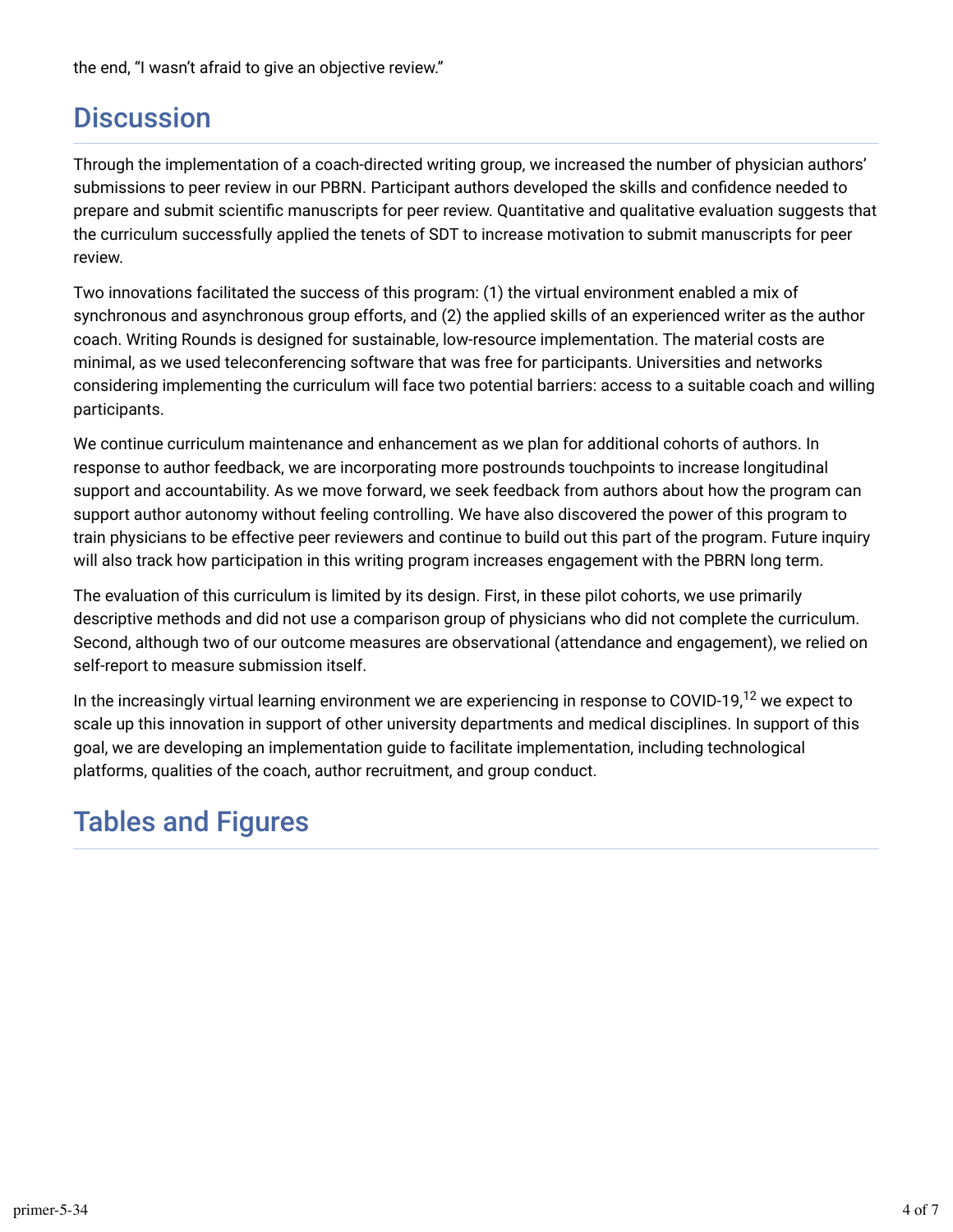#### Table 1: Curricular Content of Writing Rounds

| <b>Program Objectives</b>                                                                        |                                                                           |                                                                                                                                                             |                                                                                            |  |  |  |  |  |  |
|--------------------------------------------------------------------------------------------------|---------------------------------------------------------------------------|-------------------------------------------------------------------------------------------------------------------------------------------------------------|--------------------------------------------------------------------------------------------|--|--|--|--|--|--|
| Learners will write an abstract for manuscript submission.                                       |                                                                           |                                                                                                                                                             |                                                                                            |  |  |  |  |  |  |
| Learners will identify the journals that best fit the manuscript in terms of topic and audience. |                                                                           |                                                                                                                                                             |                                                                                            |  |  |  |  |  |  |
| Learners will practice the skills of peer reviewing a paper.                                     |                                                                           |                                                                                                                                                             |                                                                                            |  |  |  |  |  |  |
| Learners will understand the journal submission process.                                         |                                                                           |                                                                                                                                                             |                                                                                            |  |  |  |  |  |  |
| Learners will successfully complete submission of a research paper.                              |                                                                           |                                                                                                                                                             |                                                                                            |  |  |  |  |  |  |
| <b>Curriculum Scope and Sequence</b>                                                             |                                                                           |                                                                                                                                                             |                                                                                            |  |  |  |  |  |  |
|                                                                                                  | <b>Individual Preparatory</b><br><b>Work (Asynchronous)</b>               | <b>Virtual Meeting Discussion Topics</b><br>(Synchronous)                                                                                                   | <b>Individual Round</b><br>Assignment<br>(Asynchronous)                                    |  |  |  |  |  |  |
| Round 1<br>Writing your<br>abstract                                                              | Send abstract to coach                                                    | Introductions of authors and projects<br>How to write a focused abstract                                                                                    | Revise own abstract<br>Review others' abstracts                                            |  |  |  |  |  |  |
| Round 2<br>Your paper's<br>message                                                               | Send abstract feedback to coach<br>Ensure draft manuscript is<br>complete | Peer feedback: Was abstract effective in<br>conveying intended message?<br>Considerations in journal selection<br>Finding and following author instructions | Identify target journals including<br>submission category; read the<br>author instructions |  |  |  |  |  |  |
| Round 3<br>Peer review<br>and journal<br>selection                                               | Read/review manuscripts of peers                                          | Peer Feedback: Does the journal<br>selection fit with the author's intended<br>message?                                                                     | Revise manuscript, reformat as<br>needed for target journal and<br>category                |  |  |  |  |  |  |
| Round 4<br>Preparing<br>for<br>submission                                                        | Read/review manuscripts of peers                                          | Peer Feedback: Final review of paper<br>before submission<br>What to expect in the submission<br>process                                                    | Submit paper to target journal                                                             |  |  |  |  |  |  |

| Spring 2019 (n=5) |                | n (%) |  |  |
|-------------------|----------------|-------|--|--|
| Gender            | Female         | 1(20) |  |  |
|                   | Male           | 4(80) |  |  |
| Position          | Junior faculty | 4(80) |  |  |
|                   | Resident       | 1(20) |  |  |
|                   | California     | 2(40) |  |  |
| Location          | Florida        | 1(20) |  |  |
|                   | Missouri       | 1(20) |  |  |
|                   | Ohio           | 1(20) |  |  |
| Fall 2019 (n=4)   |                |       |  |  |
| Gender            | Female         | 2(50) |  |  |
|                   | Male           | 2(50) |  |  |
| Position          | Junior faculty | 3(75) |  |  |
|                   | Resident       | 1(25) |  |  |
|                   | California     | 2(50) |  |  |
| Location          | Florida        | 1(25) |  |  |
|                   | Washington     | 1(25) |  |  |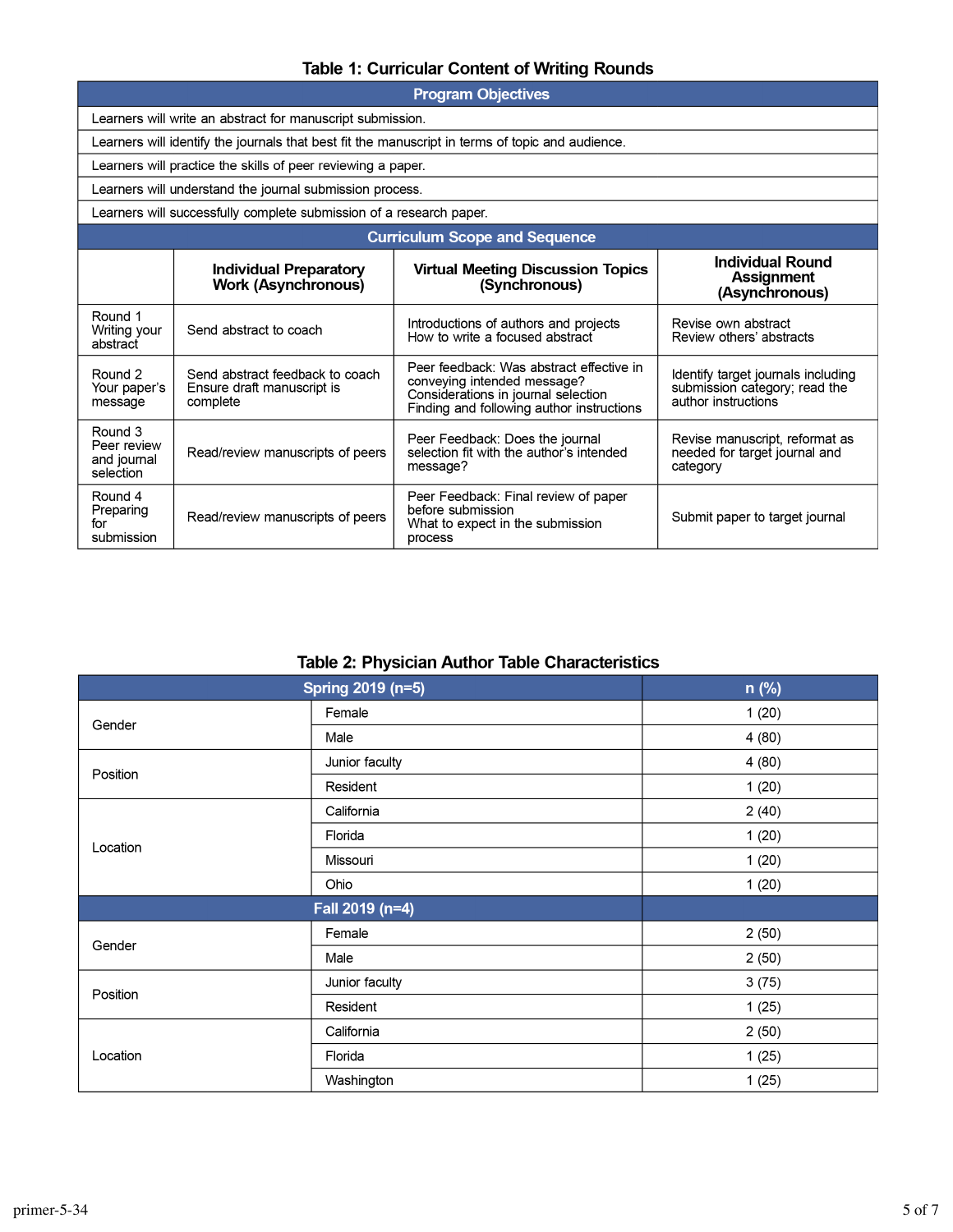| <b>Number Enrolled</b> |  | <b>Number Attended</b> |            |            |         | Number of          | Number of    |
|------------------------|--|------------------------|------------|------------|---------|--------------------|--------------|
|                        |  | Round 1                | Round 2    | Round 3    | Round 4 | <b>Submissions</b> | Publications |
| Spring 2019            |  | $5(100\%)$             | $5(100\%)$ | $5(100\%)$ | 4 (80%) | $5(100\%)$         | 1 (20%)      |
| <b>Fall 2019</b>       |  | 4 (100%)               | 4 (100%)   | 4 (100%)   | 3(75%)  | $2(50\%)$          | (25%)        |

#### Table 3: Writing Rounds Process and Outcomes Measures\*

\* Data as of August 17, 2021; we continue to support and track author submissions from each cohort and expect these outcome numbers to increase as the submission and publication process proceeds.

### Acknowledgments

The authors thank Lauren Cafferty, Clinical Research Manager for Military Primary Care Research Network, for her participation and support in feasibility testing; and Dean Seehusen for reviewing an earlier draft of this manuscript. The authors also acknowledge all of the participating physician authors who work outside of their "day jobs" to contribute to the evidence base.

**Disclaimer:** The views expressed within this publication represent those of the authors and do not reflect the official position of the Henry M. Jackson Foundation, US Air Force, Uniformed Services University of the Health Sciences, or the US Government, the Department of Defense at large.

**Presentations:** This curriculum was presented at the 2020 Society of Teachers of Family Medicine Annual Conference (virtual).

## Corresponding Author

Jeremy T. Jackson, BA

Military Primary Care Research Network 4301 Jones Bridge Road, Bethesda, MD 20814. 301-295-0703. [jtjackson@hjf.org](mailto:jtjackson@hjf.org)

## **Author Affiliations**

Kirsten Winnie, MD - Department of Family Medicine, Uniformed Services University of the Health Sciences | and Travis Air Force Base Family Medicine Residency, Travis AFB, CA

Jeremy T. Jackson, BA - Henry M. Jackson Foundation, Bethesda, MD | and Military Primary Care Research Network, Uniformed Services University of the Health Sciences, Department of Family Medicine, Bethesda, MD Christy J.W. Ledford, PhD - Department of Family Medicine, Uniformed Services University of the Health Sciences, Bethesda, MD

### References

- 1. Song F, Loke Y, Hooper L. Why are medical and health-related studies not being published? A systematic review of reasons given by investigators. PLoS One. 2014;9(10):e110418. [doi:10.1371/journal.pone.0110418](https://doi.org/10.1371/journal.pone.0110418)
- 2. Shah J, Shah A, Pietrobon R. Scientific writing of novice researchers: what difficulties and encouragements do they encounter? Acad Med. 2009;84(4):511-516. [doi:10.1097/ACM.0b013e31819a8c3c](https://doi.org/10.1097/ACM.0b013e31819a8c3c)
- 3. Pololi L, Knight S, Dunn K. Facilitating scholarly writing in academic medicine. J Gen Intern Med. 2004;19(1):64-68. [doi:10.1111/j.1525-1497.2004.21143.x](https://doi.org/10.1111/j.1525-1497.2004.21143.x)
- 4. Rivera JA, Levine RB, Wright SM. Completing a scholarly project during residency training. Perspectives of residents who have been successful. J Gen Intern Med. 2005;20(4):366-369.